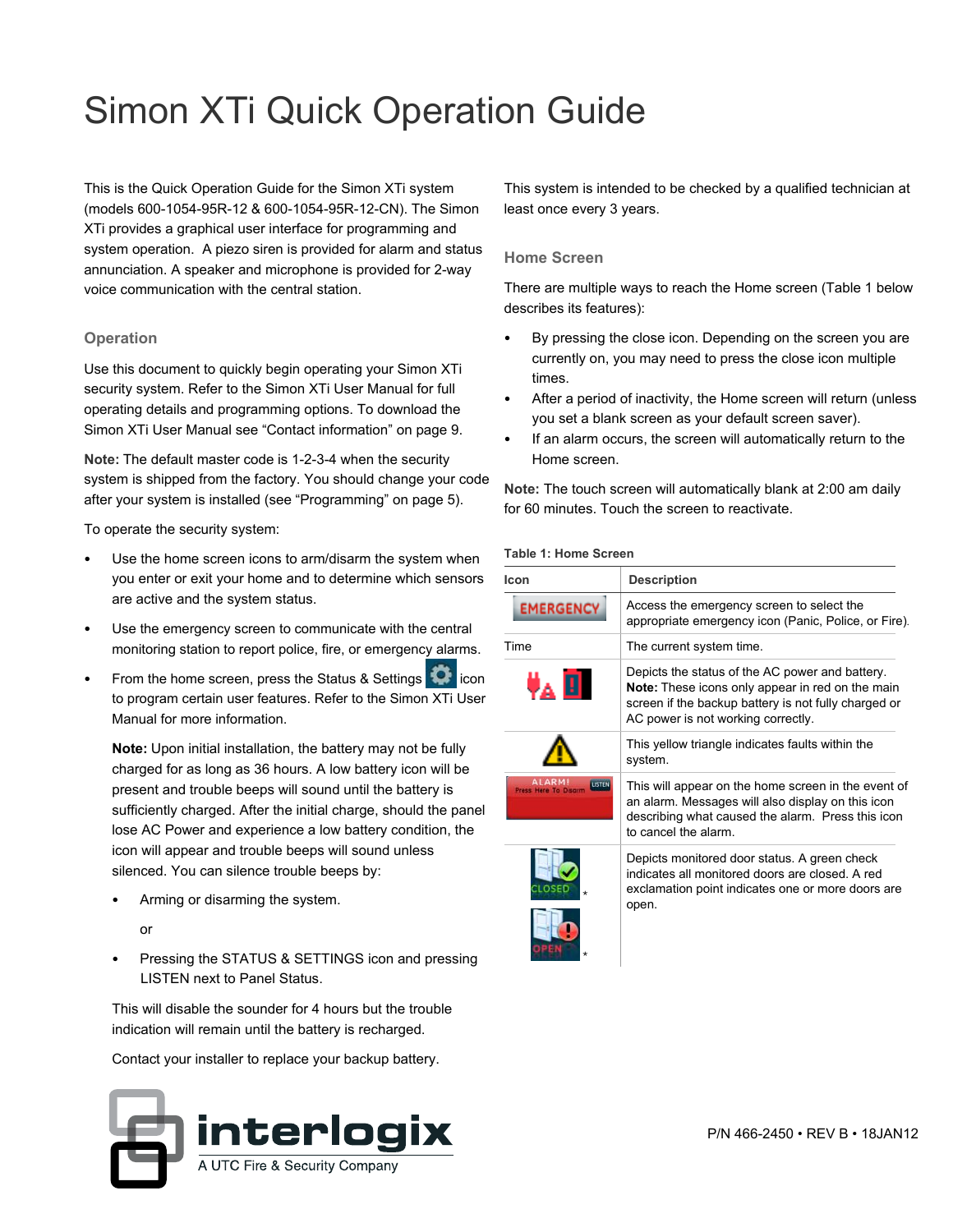| Icon                                                                                                                                                                                                                                                                                                                                                                                                                                                                                                     | <b>Description</b>                                                                                                                                                                                                                                                |
|----------------------------------------------------------------------------------------------------------------------------------------------------------------------------------------------------------------------------------------------------------------------------------------------------------------------------------------------------------------------------------------------------------------------------------------------------------------------------------------------------------|-------------------------------------------------------------------------------------------------------------------------------------------------------------------------------------------------------------------------------------------------------------------|
|                                                                                                                                                                                                                                                                                                                                                                                                                                                                                                          | Depicts monitored window status. A green check<br>indicates all monitored windows are closed. A red<br>exclamation point indicates one or more windows<br>are open.                                                                                               |
|                                                                                                                                                                                                                                                                                                                                                                                                                                                                                                          | Depicts motions sensor status. A green check<br>indicates no recent motion detected. A red<br>exclamation point indicates motion was detected<br>in the last 10 minutes.                                                                                          |
|                                                                                                                                                                                                                                                                                                                                                                                                                                                                                                          | Depicts other changes to protected property in<br>your system. A green check indicates all sensors<br>are closed and no activity since you last checked. A<br>red exclamation point indicates either a sensor is<br>tripped, or there is unacknowledged activity. |
| PRESS TO ARM                                                                                                                                                                                                                                                                                                                                                                                                                                                                                             | Press this icon to access the Arming Screen.                                                                                                                                                                                                                      |
| One of these icons will display depending on your<br>arming level. Press to turn off intrusion/burglary<br><b>STAY</b><br>protection for your system. Only intrusion/burglary<br><b>PRESS TO DISARM</b><br>sensors are disarmed. Environmental sensors, such<br>as smoke and carbon monoxide detectors, stay<br>AWAY<br>active at all times Enter your code in the keypad<br>PRESS TO DISARM<br>screen that appears. If you enter an incorrect code,<br>press the Clear icon and enter the correct code. |                                                                                                                                                                                                                                                                   |
|                                                                                                                                                                                                                                                                                                                                                                                                                                                                                                          | Press to access the Status & Settings screen.                                                                                                                                                                                                                     |
|                                                                                                                                                                                                                                                                                                                                                                                                                                                                                                          | Note: * Pressing the above sensor icons will open a new screen to                                                                                                                                                                                                 |

provide more detail. These icons may contain the text "N/A" which indicates your system is not configured to support this feature. Consult your dealer for additional information.

# **Arming Screen**

When you touch the PRESS TO ARM icon on the Home screen, the Arm screen appears with the following arming choices:



## **Table 2: Arming Screen Icons**

| <b>Icon</b>                                   | <b>Description</b>                                                                                                    |  |  |
|-----------------------------------------------|-----------------------------------------------------------------------------------------------------------------------|--|--|
|                                               | Doors & Windows Only This option activates perimeter sensor only.                                                     |  |  |
| <b>Motion Sensors Only</b>                    | This option activates interior sensors only.<br>Note: Depending on your configuration, this<br>option may not appear. |  |  |
| This option activates all sensors.<br>Arm All |                                                                                                                       |  |  |

**Note:** You will see icons at the top of the screen depicting the current te of your installed sensors.

## **Optional arming choices**

ese settings are optional (for more advanced arming features).

- **Silent exit.** Press this icon to silence your exit beeps during arming. (Your exit time will double).
- **Entry delay.** Press this icon to set your entrance timer to zero. (Use the No Delay feature when you are asleep, or when you are away from home and will carry a wireless touchpad that allows you to disarm the system before opening a protected

door). If you select the No Delay option,  $\bullet$  (clock with a red strike through) will appear over the lock when the system is armed.

# **Arming errors**

ou select an arming option on the Arm screen, and there is an ning problem, an arming error message screen will appear, icating what the problem is and how to correct it. For example, you might see a message that indicates that you need to close the front door.

Correct the problem as indicated or press Bypass. You will see the arming countdown message at the bottom of the screen. You can touch Cancel and enter your code to stop the arming process.

# **Status & Settings Screen**

To access the Status & Settings screen, press **the Home** Screen. Refer t[o Table](#page-2-0) 3 [on page](#page-2-0) 3 for more information on Status & Settings screen options.

A gold icon indicates an option is selected.

A blue icon indicates an option is not selected.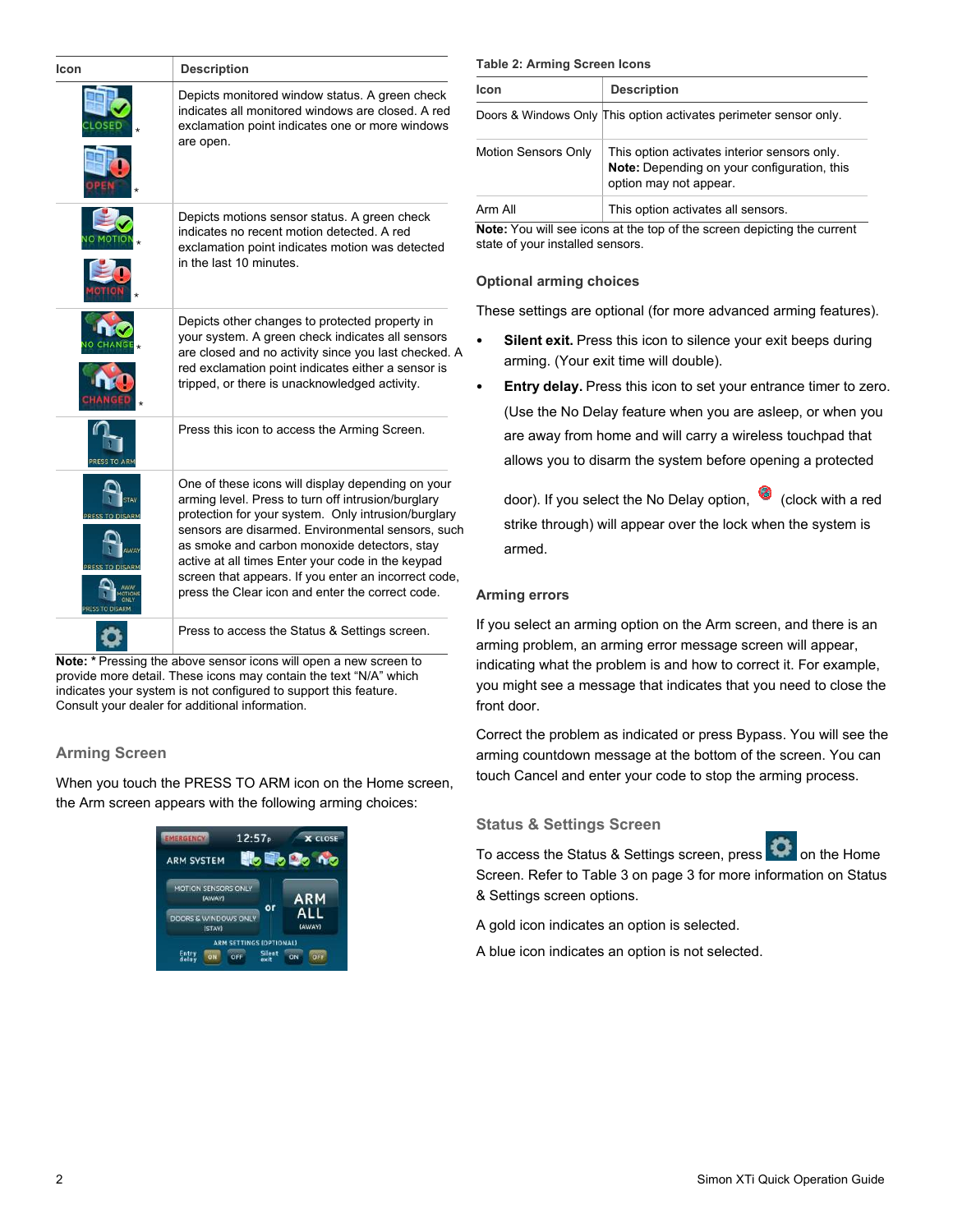#### <span id="page-2-0"></span>**Table 3: Status & Settings screen options**

| <b>Description</b><br>Item |                                                                                                                                                                                                                                                                                                                                                                                                                                                                                                                                                                                            |  |  |
|----------------------------|--------------------------------------------------------------------------------------------------------------------------------------------------------------------------------------------------------------------------------------------------------------------------------------------------------------------------------------------------------------------------------------------------------------------------------------------------------------------------------------------------------------------------------------------------------------------------------------------|--|--|
| ▣                          | Depicts the status of the AC power and backup<br>battery. A red power cord represents loss of AC<br>power to the system. A green power cord icon<br>represents AC power to the system. A red battery<br>icon represents a low battery charge. A green<br>battery icon represents a fully charged battery.<br>Note: These icons only appear on the main<br>screen if the backup battery is not fully charged<br>or AC power is not working correctly. It is<br>recommended that the backup battery be<br>replaced every 3-5 years. Contact your installer<br>to replace the backup battery. |  |  |
| <b>Event History</b>       | Press the Show icon to view system events<br>Note: If a # appears in the Event History list, the<br>event was not sent to the central station.                                                                                                                                                                                                                                                                                                                                                                                                                                             |  |  |
| Direct Bypass              | Press the Select icon to enter the sensor bypass<br>screen. Sensor can only be bypassed if actively<br>armed.                                                                                                                                                                                                                                                                                                                                                                                                                                                                              |  |  |
| <b>Panel Status</b>        | Press the Listen icon to listen to the status of your<br>security system. Press Clear to clear the status.                                                                                                                                                                                                                                                                                                                                                                                                                                                                                 |  |  |
| Chime                      | Press the On/Off icon to set the chime feature<br>On/Off.<br>Note: This option may or may not appear<br>depending on panel programming.                                                                                                                                                                                                                                                                                                                                                                                                                                                    |  |  |
| Special Chime              | Press the On/Off icon to set the special chime<br>feature On/Off.<br>Note: This option may or may not appear<br>depending on panel programming.                                                                                                                                                                                                                                                                                                                                                                                                                                            |  |  |
| Lights                     | Optional. Ask your dealer for more information.<br>Note: Has not been investigated by UL.                                                                                                                                                                                                                                                                                                                                                                                                                                                                                                  |  |  |
| Door Locks                 | Optional. Ask your dealer for more information.<br>Note: Has not been investigated by UL.                                                                                                                                                                                                                                                                                                                                                                                                                                                                                                  |  |  |
| Voice Volume               | Press the arrows to adjust the speech volume<br>level.                                                                                                                                                                                                                                                                                                                                                                                                                                                                                                                                     |  |  |
| Beep Volume                | Press the arrows to adjust the beep volume level.                                                                                                                                                                                                                                                                                                                                                                                                                                                                                                                                          |  |  |
| <b>Brightness</b>          | Press the arrows to adjust the screen's<br>brightness                                                                                                                                                                                                                                                                                                                                                                                                                                                                                                                                      |  |  |
| Default screen             | Use this feature to set this panel's screen saver<br>mode. Select "Blank" to have the screen go dark<br>after a period of inactivity. Otherwise, the default<br>will be the Home screen and the screen will be lit.<br>If AC power is lost, the screen will go blank after 2<br>minutes of inactivity to maximize battery life. The<br>green AC power icon will blink.<br>Note: The screen will automatically go blank at<br>2:00 am daily for 60 minutes.                                                                                                                                 |  |  |
| Calibration                | Press the Show icon to enter the calibration<br>screen. This screen will allow you to recalibrate<br>the touch screen.                                                                                                                                                                                                                                                                                                                                                                                                                                                                     |  |  |
| Help                       | Press the Help icon to access the Help menu.                                                                                                                                                                                                                                                                                                                                                                                                                                                                                                                                               |  |  |
| Set Date/Time              | Press ENTER next to Set Date/Time to set the<br>dateand time. (A valid master code is required.)                                                                                                                                                                                                                                                                                                                                                                                                                                                                                           |  |  |
| System Tests               | Press ENTER next to System Tests to access<br>Sensor Test, Comm Test, and System Download<br>options. (A valid master code is required.)                                                                                                                                                                                                                                                                                                                                                                                                                                                   |  |  |

| <b>Item</b> | <b>Description</b>                                                                                       |
|-------------|----------------------------------------------------------------------------------------------------------|
| Programming | Press ENTER next to Programming to access the<br>programming menu. (A valid master code is<br>required.) |
| Version     | Displays the system's firmware version, touch<br>screen version and copyright information.               |

#### **To set the time**

- 1. From the Status & Settings screen, select Set Date/Time.
- 2. Enter access code.
- 3. From the Set Date/Time screen press the first box to set hour and press SAVE.
- 4. Press the second box to set minutes and press SAVE.
- 5. Press a.m/p.m. box to toggle a.m/p.m. setting.

## **To set the date**

- 1. From the Set Date/Time screen press the first box in the second row to set the month and press SAVE.
- 2. Press the second box to set the day and press SAVE.
- 3. Press the third box and enter the year and press SAVE.
- 4. Press CLOSE repeatedly to exit.

## **Emergency icon**

In an emergency, touch the Emergency icon. An Emergency screen appears (see Emergency icon [in Tabl](#page-0-0)e 1 [on pag](#page-0-0)e 1). You will see three icons (Panic, Police, or Fire). Select the appropriate icon.

**Note:** If your system is connected to a security monitoring service, the authorities will be notified. This option may not be enabled. Contact your dealer for details.

If you initiate an emergency alarm by mistake, you can cancel the alarm by touching the red Alarm icon and entering your code within 30 seconds (typical time limit, contact your dealer for more information on your system configuration).

## **Fire alarm verification**

If this option is off, the panel immediately reports to the central station when a smoke detector goes into alarm.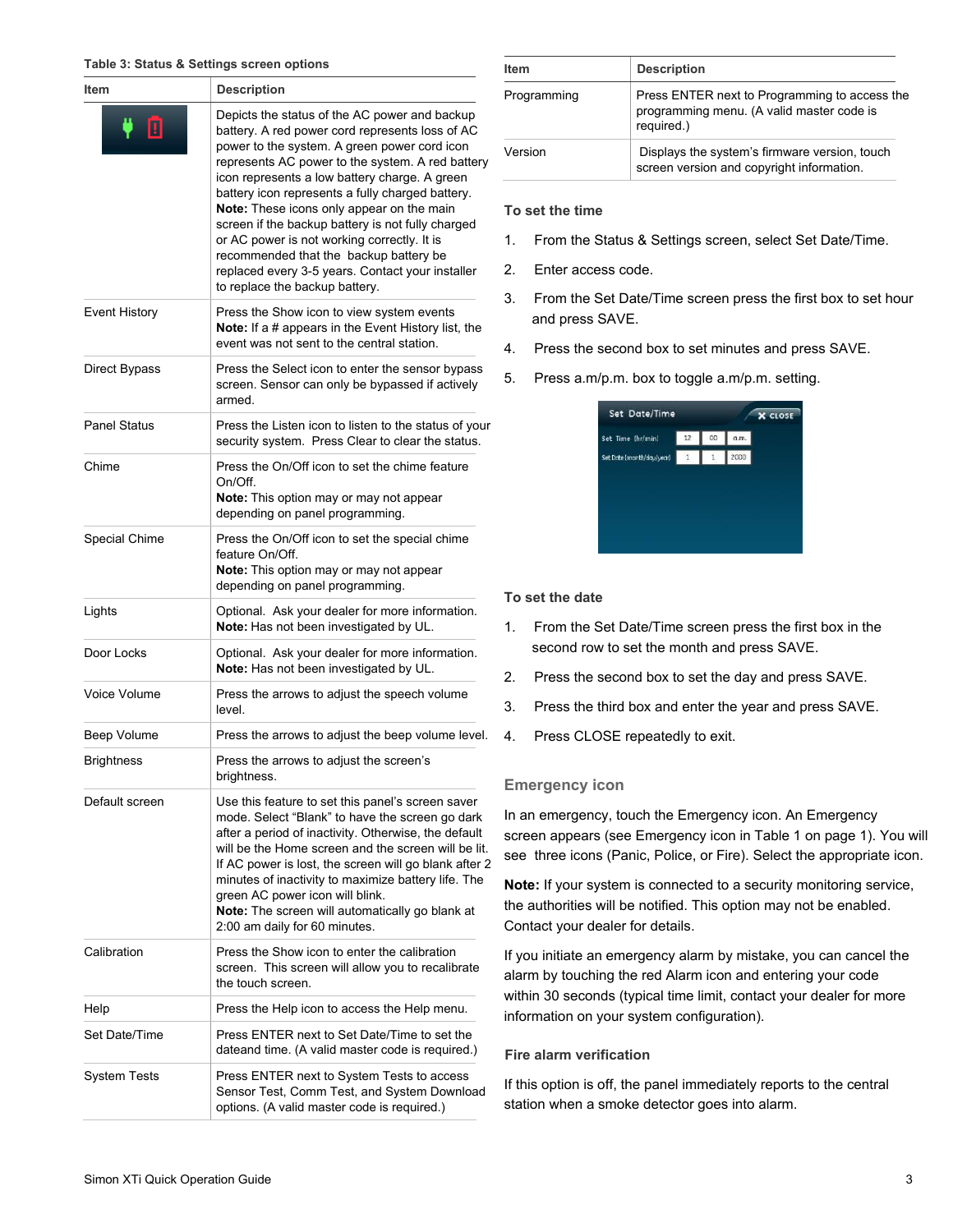With this option on, if a single smoke detector goes into alarm, the panel will not report for 60 seconds unless another smoke detector goes into alarm. If the first smoke detector is cleared of an alarm within the first 60 seconds, no report will be sent to the central station unless it or a second smoke detector goes into alarm within the panel siren timeout period (5 minutes).

Ask your installer how this option is programmed.

## **Arming and disarming**

Use the steps below to arm and disarm your system:

## **To disarm:**

- 1. Press PRESS TO DISARM.
- 2. Enter your code when the keypad screen appears. If you enter an incorrect code, press the Clear icon and enter the correct code.

**Note:** You have four seconds between number presses to enter the code or you will be returned to the home screen.

**To arm Doors and Windows Only, Motion Sensors Only, or Arm All:**

- 1. Press PRESS TO ARM.
- 2. Press DOORS & WINDOWS ONLY, MOTION SENSORS ONLY, or ARM ALL.
- 3. If a code is required, enter your code when the keypad screen appears.

The panel starts an exit delay and sounds exit beeps until the exit delay expire[s \(see Table 4](#page-4-1) on page 5).

## **Unvacated premises**

Unvacated premises is a feature that determines whether the system automatically arms down to level 2 (doors and windows) if you arm the system to level 4 (doors, windows, and motion sensors) without opening or closing a perimeter door (on), or remains at the armed level chosen (off). This feature does not work from a key fob. Autobypass must be on for this feature to work. Check with your installer to see how these options are programmed for your system.

## **Swinger Shutdown**

This setting determines if a sensor or zone will go into alarm only once during an arming period (an active arming level) and will not be active again until the alarm is canceled (Swinger Shutdown is enabled) or the sensor or zone will always be active and will go into alarm multiple times during an arming period (an active arming level) without canceling the alarm (Swinger Shutdown is disabled).

**Note**: Swinger Shutdown does not affect Smoke, Fire, Carbon Monoxide and Environmental sensors.

Ask your installer how this option is programmed and have them explain how it will affect your system operation.

# **Exit/entry delay**

Your Simon XTi provides a delay after entering or exiting your home before the system is armed or disarmed.

## **Exit delay extension**

If enabled by your installer, the exit delay extension feature will recognize when you arm the system, leave your house and then quickly reenter (for example, if you forget your car keys). If this happens, the system will restart your exit delay to give you the full exit delay again.

Ask your installer how this option is programmed.

## **Alarms**

The system provides annunciation to indicate an alarm condition. When an alarm is active, the home screen will display the alarm status (se[e Table](#page-0-0) 1 [on page](#page-0-0) 1).

**To cancel the alarm**

- If you would like to hear additional alarm information, press Listen.
- To cancel the alarm, press the red alarm icon and enter a valid master or user code.

After alarms are canceled, the system will be disarmed.

## **System status**

In the Status & Settings screen, press Listen (no code is required) to cause the system to speak the following types of information:

- Alarm conditions
- Alarm history
- Trouble conditions
- Open sensors
- Bypassed sensors

The  $\hat{A}$  and  $\hat{a}$  icons appear when abnormal conditions such

as a trouble or open sensor exists in the system.

You can clear certain status entries from the system (such as old alarm history) by listening to the message or by pressing Clear next to Panel Status in the Status & Settings screen.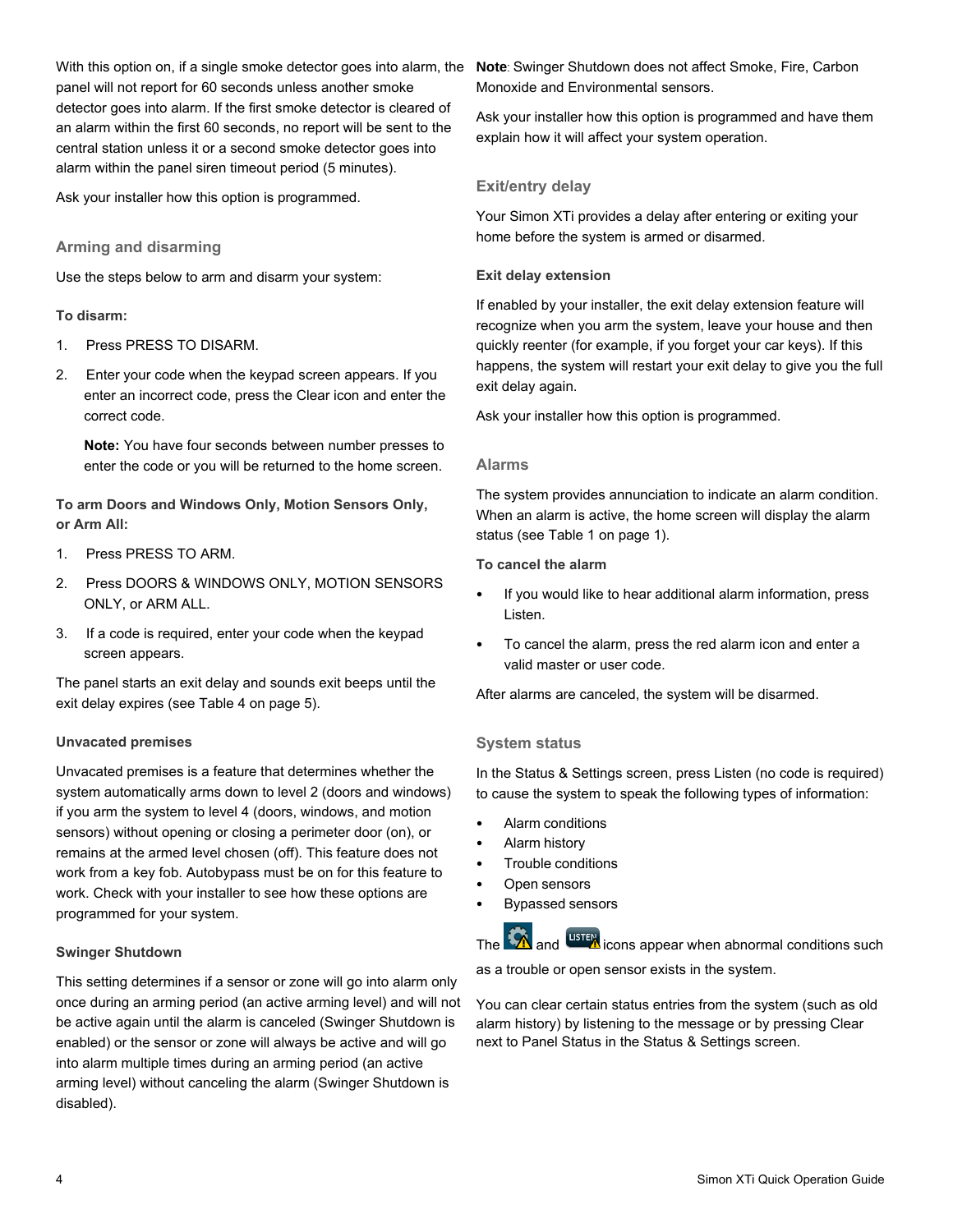# **Touchpads and key fobs**

You can use touchpads and key fobs to control the security system from remote locations in and near your home. Interfacing with the system using a touchpad is similar to using the panel.

## **Status beeps**

The panel sounds status beeps to alert you to various system events and conditions as shown [in Table](#page-4-1) 4 [belo](#page-4-1)w.

#### <span id="page-4-1"></span>**Table 4: Status beeps**

<span id="page-4-0"></span>

| <b>Activity</b>              | Beep response                                                                                                                  |  |  |
|------------------------------|--------------------------------------------------------------------------------------------------------------------------------|--|--|
| Doors+Windows                | Exit delay and entry delay beeps sound two times<br>every 5 seconds and two times per second during<br>the last 10 seconds     |  |  |
| <b>Motions</b>               | Exit delay and entry delay beeps sound three times<br>every 5 seconds and three times per second during<br>the last 10 seconds |  |  |
| Doors+Windows<br>and Motions | Exit delay and entry delay beeps sound four times<br>every 5 seconds and four times per second during<br>the last 10 seconds   |  |  |
| Disarm                       | One beep.                                                                                                                      |  |  |
| Chime                        | Two beeps.                                                                                                                     |  |  |
| Special chime                | Three beeps.                                                                                                                   |  |  |
| Property/asset<br>management | One beep. (Information displays only on the<br>Two-Way Talking Touch Screen).                                                  |  |  |
| Trouble beeps                | Six beeps every minute. Press Listen next to Panel<br>Status to stop beeps for 4 hours.                                        |  |  |
| No activity beeps            | Twenty beeps every minute for 5 minutes (feature<br>must be programmed by the installer).                                      |  |  |

## **Alarm sirens**

Exterior and interior sirens make three different alarm sounds on the premises, each indicating a different type of alarm. Sirens are programmed by the installer to time out and stop sounding after a specified time.

[Table 5](#page-4-2) [below](#page-4-2) describes the siren sounds used by the security system.

#### <span id="page-4-2"></span>**Table 5: Siren sounds**

| <b>Function</b>             | Fire       | <b>Intrusion</b> | Emergency   |
|-----------------------------|------------|------------------|-------------|
| Interior and<br>panel siren | Temporal 3 | Steady           | Fast on/off |
| <b>Exterior siren</b>       | Temporal 3 | Steady           |             |

**Note:** Temporal 3 refers to a continuous pattern of three siren pulses, then off for 1.5 seconds, three siren pulses, then off for 1.5 seconds.

# **Trouble beeps**

Your security system is able to automatically test itself for:

- Power failures
- Low batteries
- Sensor supervision
- Communication trouble with the central monitoring station

When your system detects one of the problems above, six rapid beeps sound every minute until the trouble condition is corrected. To stop the trouble beeps, enter the Status & Settings screen and press Listen. Trouble beeps will resume 4 hours later unless the trouble condition is corrected.

# **Programming**

Your Simon XTi security system allows you to program certain user options, such as access codes.

## **To enter programming mode:**

- 1. From the Status & Settings screen, scroll down to the Programming option and press Enter.
- 2. Enter the access code and press OK.

#### **Access codes**

**To add/edit access codes:** 

- 1. From the Programming screen, press ACCESS CODES.
- 2. To add or edit an access code, press the white field next to the access code.
- 3. Enter the new/edited code on the numbered keypad and press SAVE.
- 4. Press CLOSE repeatedly to exit menus.

#### **Chimes**

Use the chime feature to signal when a protected door is opened while the system is disarmed. The panel chimes when a chime sensor is tripped, if the chime mode is enabled. This feature allows you to be notified when family members are going in and out of your home. The chime feature is turned on or off in the Status & Settings screen.

**Note:** If there are no chime sensors in your system, you will not be able to enable the chime feature.

Your installer may have programmed the system to speak the sensor name or make a custom chime sound when a chime sensor is tripped. The chime sound, if programmed, will be played in place of the standard chime beeps.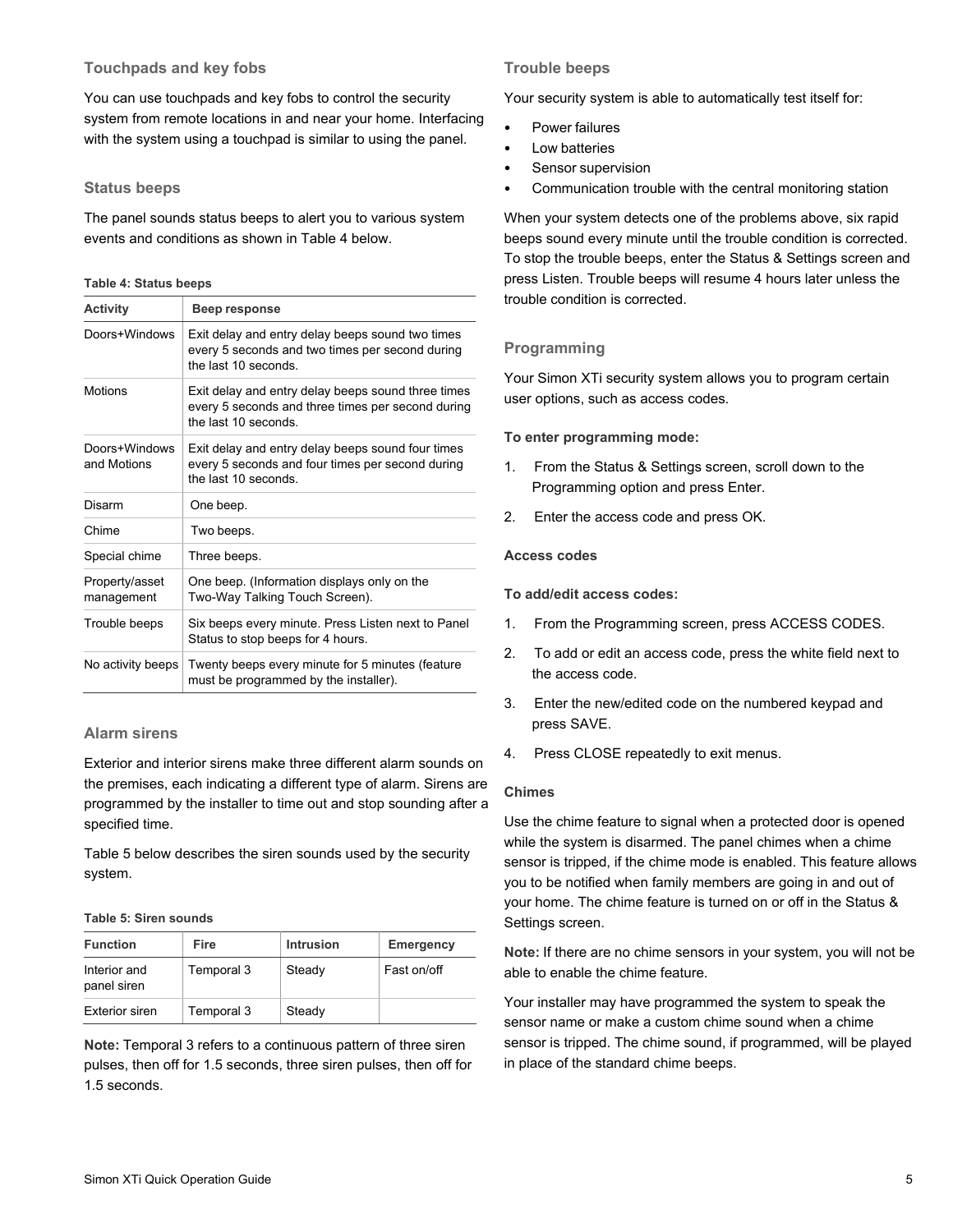## **To enable or disable the chime feature:**

- 1. Open the Status & Settings screen. The gold icon indicates an option is selected.
- 2. To change the value, press On or Off next to Chime (depending on the settings your installer programmed, it may not be possible to turn on the feature).
- 3. Press Close to exit.

## **Special chime**

The special chime feature allows you to install motion sensors in a patio or at the front door, and be notified when someone is approaching those areas. These motion sensors are not used for intrusion protection. The panel will chime, if the special chime mode is enabled.

**Note:** If there are no special chime sensors in your system, the special chime option will not appear in the Status & Settings screen.

**To enable or disable the special chime feature:** 

- <span id="page-5-0"></span>1. Open the Status & Settings screen. Scroll down until you find the Special Chime feature. The gold icon indicates an option is selected.
- 2. To change the value, press On or Off next to Special Chime.
- 3. Press Status to exit.

#### **Cross-zoning**

Cross zoning (two-trip) refers to two different motion sensors that must be tripped within two minutes of each other to report an alarm to the central station. The Cross-zoning figure shows the path of a person walking from the kitchen to the living room. When the person is detected walking through the kitchen, the motion sensor in the kitchen is tripped, sounding a local alarm. If motion is detected by the living room motion sensor within two minutes, an alarm report will be sent to the central station.

#### **Figure 1: Cross-zone diagram**



Motion sensor Path of person walking

## **System tests**

#### **Sensor test**

You should test sensors one at a time to make sure they are sending strong signals to the panel. You should test the sensors at least once a week.

#### **To perform the sensor test:**

- 1. Enter the Status & Settings menu.
- 2. Scroll until System Tests is listed, Press Enter.
- 3. Enter your master code and press OK.
- 4. Press Sensor Test. All sensors learned into your system will be listed
- 5. Test any sensor you want by tripping the sensor ([see Tab](#page-5-0)le 6 [below](#page-5-0) for details on how to trip each device).
- 6. The display will update with the total number of packets received from each individual sensor (s[ee Table 6](#page-5-0) below for minimum number of packets required).

**Table 6: Tripping sensors for sensor test** 

| Sensor                             | <b>Instructions</b>                                                                                                                                                                                                                        | <b>Minimum</b><br>packets required |
|------------------------------------|--------------------------------------------------------------------------------------------------------------------------------------------------------------------------------------------------------------------------------------------|------------------------------------|
| Hardwire contact                   | Open the hardwire contact.                                                                                                                                                                                                                 | 1                                  |
| Door/window                        | Open the secured door or<br>window                                                                                                                                                                                                         | 6 of 8                             |
| Carbon<br>monoxide alarm a         | Press and hold the Test/Hush<br>button (approximately 5 seconds)<br>until the unit beeps two times,<br>and then release the button.                                                                                                        | 6 of 8                             |
| Glassbreak <sup>a</sup>            | Test with an appropriate glass<br>break sensor tester.                                                                                                                                                                                     | 6 of 8                             |
| Motion sensor                      | Avoid the motion sensor field of<br>view for 5 minutes, and then<br>enter its view.                                                                                                                                                        | 6 of 8                             |
| Smoke                              | Press and hold the test button<br>until the system sounds<br>transmission beeps.                                                                                                                                                           | 6 of 8                             |
| Key fob                            | Press and hold the Lock and<br>Unlock buttons simultaneously<br>for 3 seconds.                                                                                                                                                             | 6 of 8                             |
| Simon XT talking<br>touch screen a | For sensor testing a 1.0. touch<br>screen, press and hold the<br>Emergency icon for 5 seconds.<br>For sensor testing a 1.1 or<br>greater touch screen, press the<br>Settings (gear) icon, scroll down,<br>and then press the RF Test icon. | 6 of 8                             |

a. Not investigated for use by UL.

**Note:** Refer to specific sensor installation instructions for complete operation and testing details.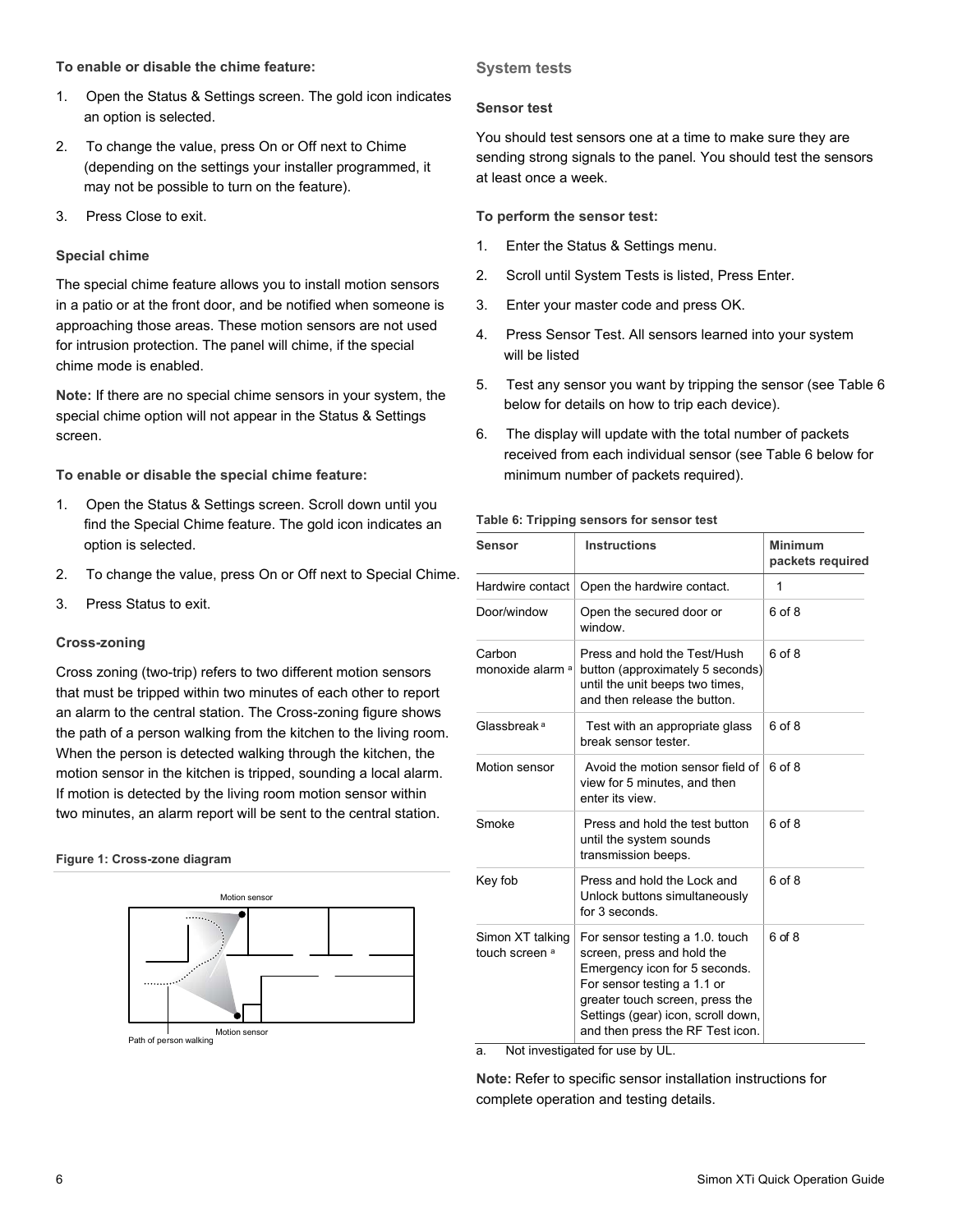#### **Sensor testing notes**

- Conduct sensor test in all possible environmental conditions (For example: interior doors open and closed, HVAC system on and off, wireless music system turned on and off).
- Conduct sensor test whenever changes are made to the installation environment that may impact RF performance (For example: mirrors installed, metal backed wall paper, addition of other RF equipment).
- If a sensor doesn't meet minimum packet requirements, contact your installer.

#### **Comm test**

The comm test is used to check proper communication.

**Note:** If Comm Test is not finished, it will continue to run even if you exit program mode.

**To perform a comm test:** 

- 1. Enter the Status & Settings menu.
- 2. Scroll until System Tests is listed, Press Enter.
- 3. Enter your master code and press OK.
- 4. Press Comm Test.

The panel displays if the comm test was successful or not.

**Central station communication**

After performing sensor tests, check that the system is reporting alarms successfully to the central station.

**To test communication with the central station:** 

- 1. Call the central station and tell the operator that you will be testing the system.
- 2. Arm the system.
- 3. Test an emergency panic icon and trip at least one sensor of each type (fire, intrusion, etc.) to verify that the appropriate alarms are working correctly. There could be a 30 second delay on intrusion devices.
- 4. When you finish testing the system, call the central station to verify that the alarms were received.

**Note:** If your system is not connected to a central monitoring station you won't be able to perform the communication test.

# **Emergency planning**

Since an emergency is always unexpected, you should develop plans to help prepare for a variety of emergencies. Periodically discuss and rehearse emergency plans to include the following:

- Understand how to use your security system.
- Know the normal state of doors and windows: open, closed, or locked.
- Escape fast! (Do not stop to pack).
- Use a different escape route if closed doors feel hot to the touch.
- Crawl and hold your breath as much as possible to help reduce smoke inhalation during your escape.
- Meet at a designated outdoor location.
- Emphasize that no one should return to the premises if there is a fire.
- Notify the fire department from a neighbor's phone.
- Emphasize that no one should enter the premises if they hear sirens in the house.
- If you arrive at the premises and hear sirens, do no enter. Call for emergency assistance with your cell phone, or from a neighbor's phone.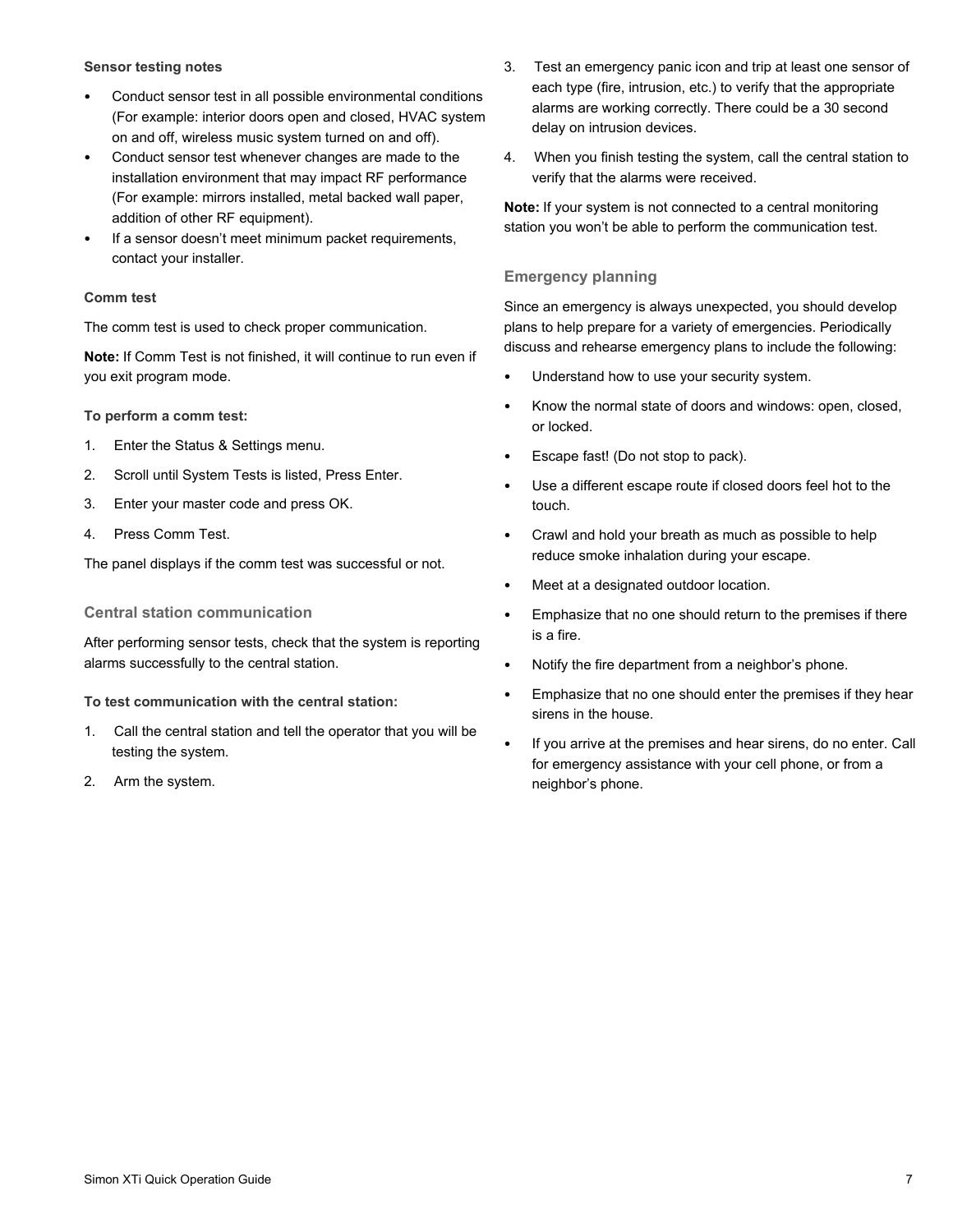

- NOTE: Ceiling-mounted smoke detectors should be located in the center of the room or hall, or not less than 4 inches from the wall. When the detector is mounted on the wall, the top of the detector should be 4 to 12 inches from the ceiling.
- NOTE: Do not install smoke detectors where normal ambient temperatures are above 100°F or below 40°F. Also, do not locate detectors in front of AC/ Heat registers or other locations where normal air circulation will keep smoke from entering the detector.
- NOTE: Additional information on household fire warning is available at nominal cost from: The National Fire Protection Association, Batterymarch Park, Quincy, MA 02269. Request Standard No. NFPA74.
	- Required smoke detector
	- $\oplus$  Heat detector
	- $\otimes$  Indicates smoke detector is optional if door is not provided between basement and recreation rooms.

#### **Your floor plan**

Use the following guidelines when drawing your floor plan:

- Show all building levels.
- Show exits from each room (two per room are recommended).
- Show the location of all security system components.
- Show the location of any fire extinguishers.

**Cleaning the touch screen** 

If necessary, use a soft cloth to clear smudges on the touch screen; do not use glass cleaner on the touch screen.

#### **Disposal**

Dispose of all equipment is accordance with local requirements. Contact your installer for more information.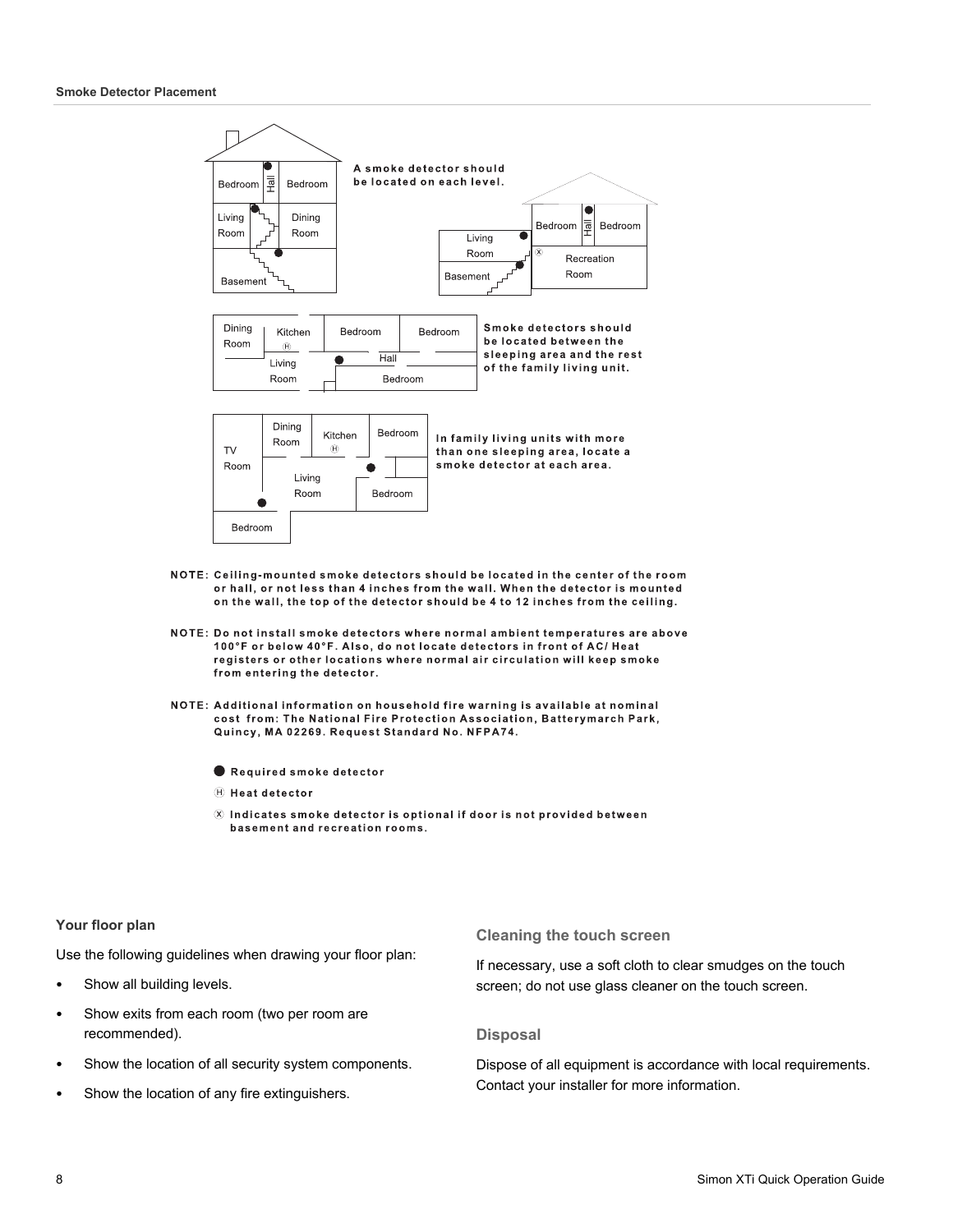# **Support**

There may be additional features or programming options for your system depending on how it was installed. Contact your dealer or UTC Fire & Security for more information.

## **FCC compliance**

This equipment has been tested and found to comply with the limits for a Class B digital device, pursuant to Part 15 of the FCC rules. These limits are designed to provide reasonable protection against harmful interference when the equipment is operated in a residential environment. This equipment generates, uses, and can radiate radio frequency energy and, if not installed and used in accordance with the instruction manual, may cause harmful interference to radio communications.

Changes or modifications not expressly approved by the party responsible for compliance could void the user's authority to operate the equipment.

FCC Part 15 registration number: B4Z-910C-SIMON IC: 1175C-910CSIMO

Part 68. This equipment complies with Part 68 of the FCC rules and the requirements adopted by the ACTA.

FCC registration number: US: B4ZAK02B55910

Canada: 1175C-910CSIXT Ringer Equivalence 0.2B Load Number 0.2

#### <span id="page-8-0"></span>**Contact information**

[www.utcfireandsecurity.com](http://www.utcfireandsecurity.com/) o[r www.interlogix.com](http://www.interlogix.com/)

For customer support, se[e www.interlogix.com/customer-suppo](http://www.interlogix.com/customer-support)rt

© 2013 UTC Fire & Security Americas Corporation, Inc. Interlogix is part of UTC Climate Controls & Security, a unit of United Technologies Corporation. All rights reserved.